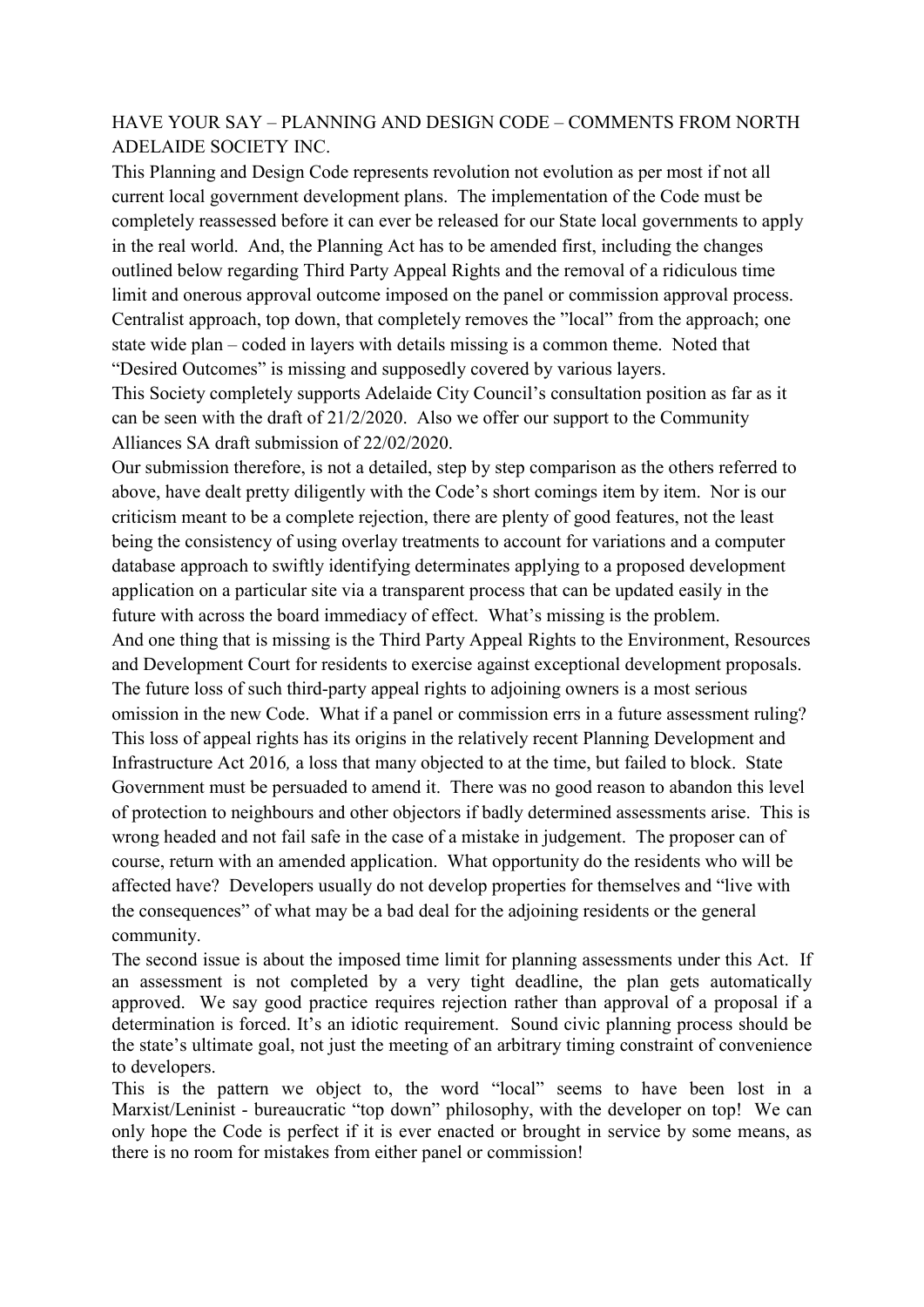Conclusion, the Planning Act associated with this Code must be amended before the Code can be implemented, in our opinion.

This Society also objects to the considerable jargon infestation it sees in the Code. Terms like "performance assessed" and "restricted" and other terms for excesses in form and scale of proposed developments outside of clearly stated guidelines. Rid the Code of as much jargon as possible. The use commonly understood terminology will help the general public understand what is being proposed. This ought to be a first step in improvement in planning and design processes. After all, who is best served by the current tack? So what is wrong with this Code in general terms? Firstly, it is predicated on the twin concepts of assumed continual significant population growth in the city of Adelaide and its metropolitan area, over many years into the future and a desire to not extend the metropolitan boundaries to any significant extent. Note the use of the word "significant". State Planning's Michael Lennon was clear in his presentation to the Society on September 25, last year, that the city would continue to grow and something had to be done if we were to avoid an expansion of the metro boundaries. Well what to do? Demographics show an aging population living alone or as a couple in large homes that allegedly, no longer suit their needs. The solution shown in the Code: infill development and demolition of many now old and assumed unsuitable for future use, homes.

On reflection, this Society considers this to be a lazy and disruptive approach. Under the current "blinkered" thinking, the garden city of Adelaide, with its predominance of the quarter acre block, will be emasculated with a piece meal approach to demolition and/or the creation of hammer head allotments. Not very "green"! And not very nice with "pock marked" demolition outcomes – as demolition control measures have seemed to have gone missing in the proposed Code, as well as many other aspects currently covered in our current development plans. With the best plans in the world, Adelaide cannot be re-engineered into a Madrid or a Barcelona. It is too late to increase density in any gracious manner to retain a high level of amenity in what is an established layout of spacious allotments and homes. Extensive infill and multiple storey built form will make adaptation to increasing variability in climate due its inevitable temperature increases for the remainder of this century. Multi storey changes beyond two storeys do not favour an increasing demographic "aging lump" in our community, the Baby Boomers. Add to this, the requirement of heat pump technology for taller buildings. The refrigerator for the whole building, again, not very green! With man-made accelerated climate change a given for all but the equivalent to "flat earth" proponents in denial, one would think that the infill concept behind this Code may be a less than wise response to our slowly changing and increasingly challenging environment. The consequences of housing infill, with the likelihood of dwelling density increases through multi storey development for any given area, randomly spread across the City and its metro area, not only increases stress on the environment but also on the existing power infrastructure, water reticulation and sewer capacity. Is it assumed that we just ignore these added costs for capacity increases? They will surely materialise as taxes and rate increases over time. Or, is it thought to be "cost neutral" when compared with other alternatives for accommodating a population increase?

This brings the author's mind to his under graduate years and a course called "Science of Modern Society". A popular book out at the time was Paul Ehrlich's "The Population